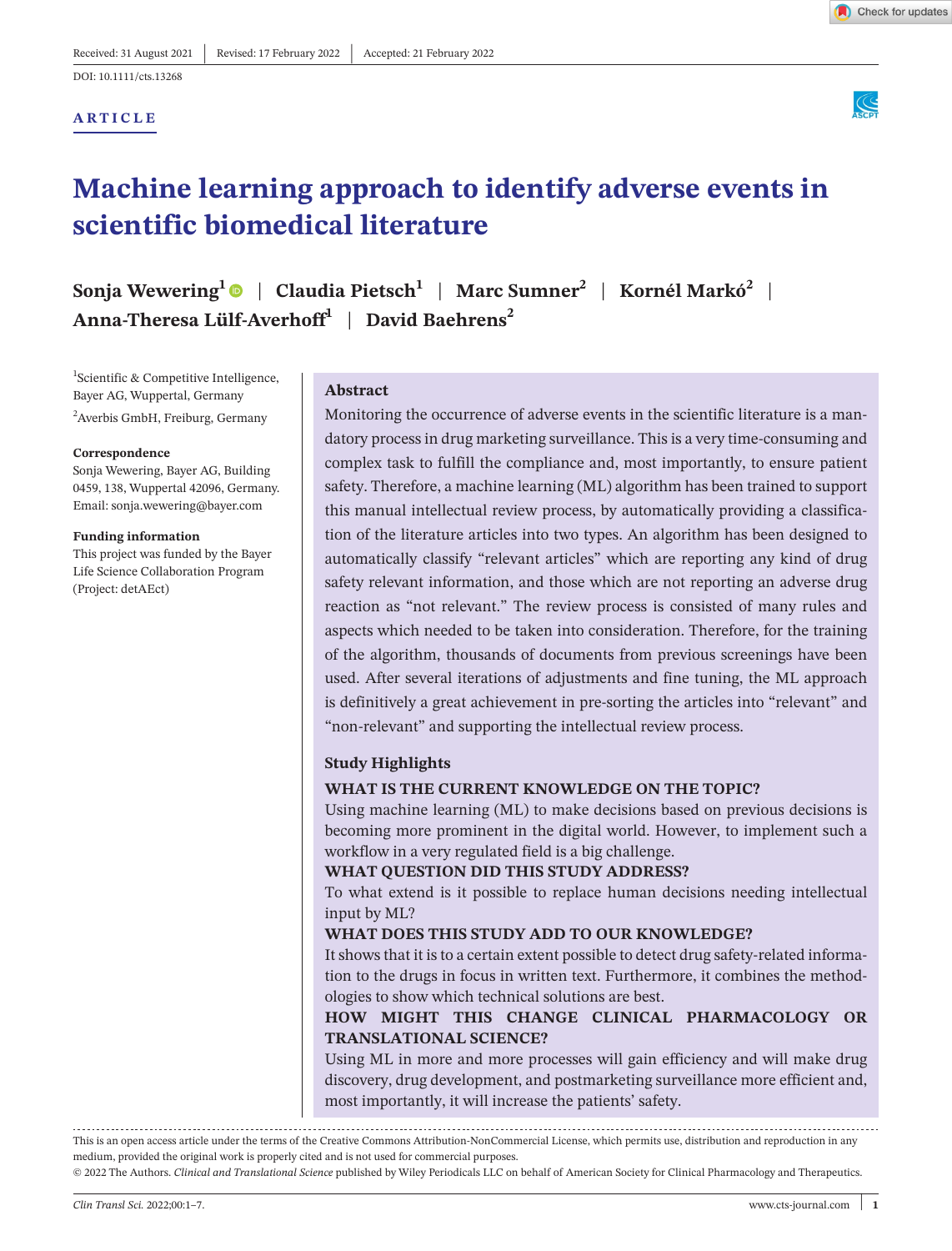## **INTRODUCTION**

A mandatory process in post-marketing surveillance for a pharmaceutical company is the monitoring of adverse events (AE) or adverse drug reactions and reporting them to the health authorities.<sup>1</sup>

There are various ways how AEs can be reported to a drug manufacturer, such as patients calling in to report, via clinical studies, by the reports of healthcare professionals or biomedical literature.<sup>1,2</sup> This article is only focused on the AE detection in biomedical literature. This is a mandatory process for every pharmaceutical company and consists of the AE identification from all published literature articles reported on marketed drugs. The active screening process in biomedical databases is necessary to fulfill the legal responsibilities and to ensure patient safety $^1$  by being aware of possible events and making this information available in the patient's information (e.g., package leaflets). To fulfill the compliance, it is important to review the newly published literature documents within a very few working days. This timely relevant process is accompanied by the ever-increasing number of literature articles published year by year.<sup>3</sup>

The most important source for scientific literature in the field of AE monitoring is *EMBASE* (e.g., it is also used as a source for medical literature monitoring of the European Medicines Agency).<sup>1</sup> The literature articles listed in *EMBASE* have more than quadrupled in the past 10 years.<sup>4</sup> Therefore, the pharmaceutical companies must deal with a huge number of documents which needed to be monitored and are ever increasing.

The intellectual review is a manual screening process, which is very time-consuming and, most importantly, needs to be done in a short period of time to guarantee the patient's safety. Therefore, it is a great benefit to support this manual literature review by using machine learning (ML) to enhance the correctness of the review and perform the review more quickly. The idea for this approach is to automatically classify the literature articles into two buckets, one that contains all "relevant" literature articles and the other one containing the "not relevant" ones. All screened literature articles from the past have been stored, and can therefore serve as a large training set for the algorithm. The approach was to test different configurations for the algorithm to identify the best method to classify the document collection. Because with the current state of the art it is not possible to detect a 100% correct classification with an ML method, literature review will still be a manual process supported by an algorithm. However, an ML approach could reduce the manual effort and a combination of intellectual screening and an automated process would increase the accuracy of the process. This would support the highest goal—of securing the patients

safety. Therefore, this study addresses the question if an ML approach could identify AEs and classify literature documents as "relevant/irrelevant" for further processing.

## **METHODS**

## **Data set**

To train and test the learning algorithms examples were used from existing cases of literature review that were assessed intellectually in the past. In the previous intellectual assessment, abstract, title, and full text of each publication were manually reviewed by human experts to identify the relevant publications. The reviewers marked all publications as either relevant or not relevant. The process described here encompasses the regular download of newly published articles on *EMBASE.COM*. First, documents are identified which mention one or more company products by using a huge thesaurus containing all the marketed pharmaceutical products of Bayer. This is a first subset of documents and needs to be further evaluated. With text-mining and highlighting options, the documents are prepared for a detailed intellectual review. From the documents which mention a Bayer product, those are identified which mention an AE that might be related to a company product. These documents are named as "relevant" and stored in an in-house database for further processing. All other articles are "not relevant." They are only stored for quality control purposes, as "irrelevant documents" must be randomly selected to be re-evaluated.

Table 1 shows the number of articles used to train and test the algorithm. Only titles, abstracts, and keywords of the publications were used for the ML, whereas full texts were not available for the training or automatic classification. Table 2 gives an example of the content used from the literature articles.

**TABLE 1** Numbers of documents used for the training and testing of the ML algorithm

| <b>Total numbers of example</b> |         |      |  |  |  |  |  |
|---------------------------------|---------|------|--|--|--|--|--|
| documents                       | 123,458 | 100% |  |  |  |  |  |
| Relevant                        | 21,186  | 17%  |  |  |  |  |  |
| Not relevant                    | 102,272 | 83%  |  |  |  |  |  |
| <b>Training documents</b>       | 111,110 | 90%  |  |  |  |  |  |
| Relevant                        | 19,066  | 17%  |  |  |  |  |  |
| Not relevant                    | 92,044  | 83%  |  |  |  |  |  |
| <b>Test documents</b>           | 12,348  | 10%  |  |  |  |  |  |
| Relevant                        | 2120    | 17%  |  |  |  |  |  |
| Not relevant                    | 10,228  | 83%  |  |  |  |  |  |

Abbreviation: ML, machine learning.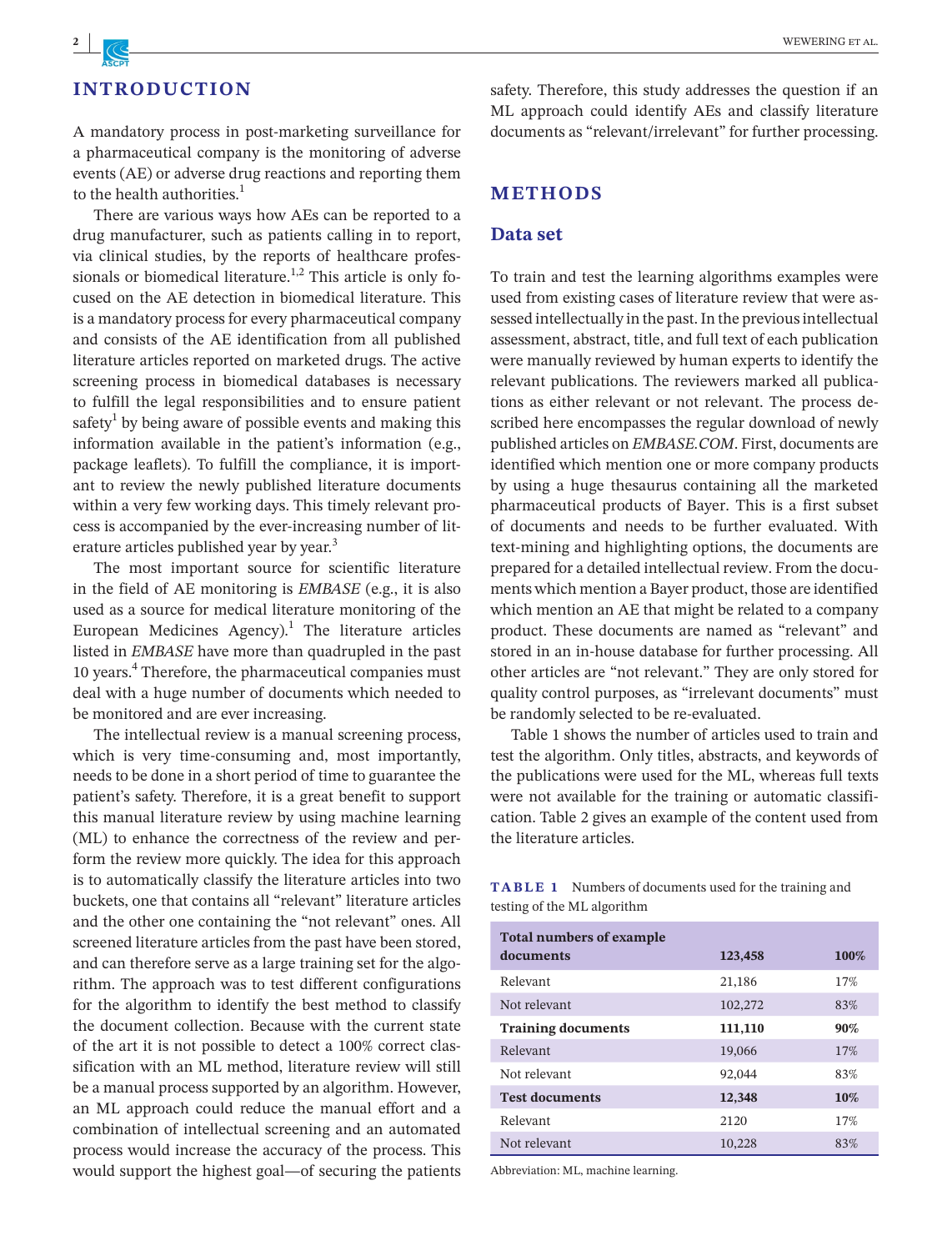**TABLE 2** The content fields in EMBASE available for training and example data for each field

| <b>EMBASE</b> field | <b>Content</b>                     | Example                                                                                    |
|---------------------|------------------------------------|--------------------------------------------------------------------------------------------|
| Title               | The title of the publication       | Aspirin induced asthma - A review                                                          |
| Abstract            | The abstract of the<br>publication | Aspirin (other nonsteroidal anti-inflammatory drugs) is contra-indicated for<br>asthmatics |
| Keywords            | Indexing terms                     | Acetylsalicylic acid/w1 – adverse drug reaction – oral drug administration,                |
| CAS No.             | Registry number                    | Acetylsalicylic acid - 493-53-8 - 50-78-2 - 53,663-74-4 - 53,664-49-6 - 63,781-77-1,       |

Only 17% of the documents in the data set are marked as relevant, whereas the remaining 83% are not. To measure the effect of the imbalance on the ML results, a second, balanced training set was created with an equal number of relevant and irrelevant articles. Therefore, irrelevant articles were removed from the original training set at random, until there was roughly the same amount of relevant and irrelevant documents (i.e., 19,066 relevant and 20,455 irrelevant documents).

By using training examples from the existing literature review cases that were done by human reviewers previously, in this study, classification models have been trained to reproduce the manual decisions from the past automatically.

Each ML model was trained with a random subset of titles, abstracts, keywords, and CAS No. references (the training set). The remaining records (the test set) were categorized by the ML model automatically according to the status relevant/not relevant. Results from automated categorizations were compared with those of the reviews conducted by humans (Figure 1).

The performance of the ML model was evaluated based on the precision, recall, and F1-score of its predictions for each label "relevant" and "irrelevant." Results reported here are the performance of these metrics on the separate test set that was not used during training of the models.

Precision is the ratio of correct predictions to all predictions. For example, if a model classifies 100 records as "relevant," of which 80 are correct, the model has a precision of 0.8. Recall is the ratio of correct predictions to the total number of examples of the label. For example, if there are 100 records labeled as relevant by human reviewers and the ML model classifies 90 of these as "relevant," then the model has a recall of 0.9. The F1-score is the harmonic mean of precision and recall and is used to summarize the quality of the ML model in a single number.

## **Comparison of machine learning methods**

To choose an ML algorithm for the setting, the speed and prediction quality of Support Vector Machine (SVM), Convolutional Neural Networks (CNN), Bidirectional Encoder Representations for Transformers (BERT), DistilBERT, and AlBERT were tested.



**FIGURE 1** Approach to evaluate the results from automatic classification compared to the previous decisions of human reviewers. Remove 10% of the past decisions randomly from the examples and train the machine on the remaining 90% only. Then let the machine categorize the 10% automatically and compare with the intellectual decisions for the same. ML, machine learning

## **Machine learning algorithm used**

The automatic classification has been realized with a combination of a well-proven ML methodology with advanced analysis functions. The fast SVM algorithm was used<sup>5</sup> and has been tuned for an optimized recall of those literature articles that are considered "relevant."

SVM is a supervised ML algorithm that is commonly used for the purpose of automatic classification.<sup>6</sup> SVMs are based on the idea of finding a linear separation (hyperplane) that divides a data set into two classes. To find the best separation, the algorithm chooses the hyperplane that results in the greatest distance between the hyperplane and the nearest data points (support vectors) from either training set of the two classes (maximum margin). By constructing more than one SVM, data can also be classified into three or more categories simultaneously (multilabel classification; Figure 2).

## **Tuning the SVM**

The SVM was trained as a binary classifier which produces for each label ("relevant" or "irrelevant") a confidence value between zero and one. The label with the highest confidence value is taken to be the predicted label. The threshold for a prediction was set at 0.5, meaning the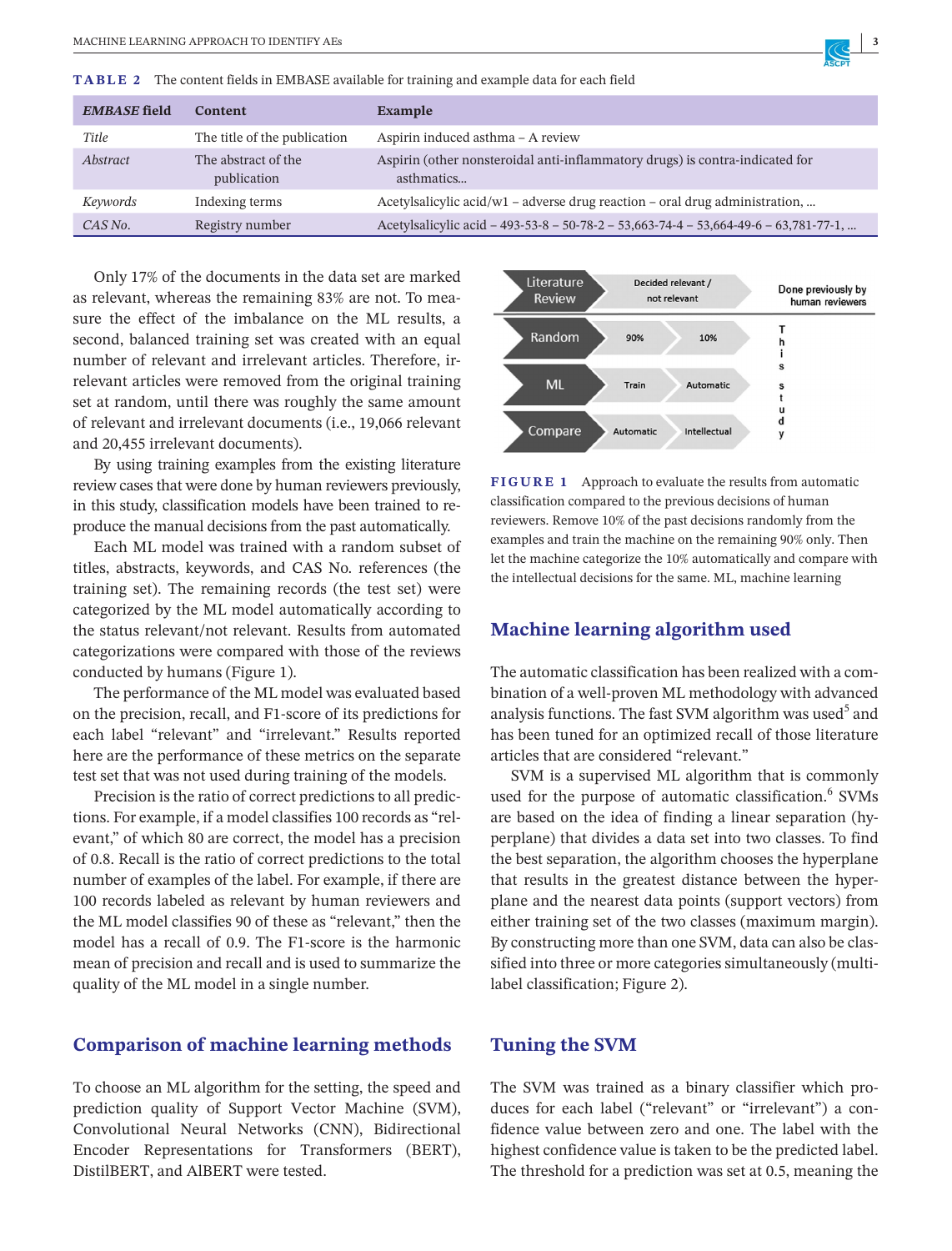

**FIGURE 2** Classification of data by SVM.<sup>7</sup> SVM finds a linear separation (hyperplane) that divides the dataset into two classes. SVM, Support Vector Machine

classifier always predicts a label (the sum of the confidence values is 1). It is possible to set this threshold higher, in which case the SVM would abstain from predicting a label if the highest confidence value is lower than the threshold.

Several models with differing thresholds based on a 10-fold cross-validation of the training data have been evaluated. Using a threshold of 0.5 produced the best trade-off between precision and recall. To achieve a higher recall of relevant documents, the balanced set of training data was used.

## **Text analysis**

To apply SVMs to classify textual data like titles and abstracts of publications, the texts need to be represented as points in a geometrical space of numerical vectors, as shown in Figure 3.<sup>8</sup>

Therefore, the text of a study was decomposed into words (tokenization) and word counts with the same linguistic word stems (stemming) were added up in one entry of the vector representing the study text. The titles were processed separately from the abstract to allow the algorithm to give special weight to the title content. Tokenization was performed using the JTok library.<sup>9</sup> The JTok tokenizer is based on regular expressions with language-specific resources for abbreviations, punctuation, and clitics. The standard resources for English were used. Stemming was performed using the Snowball stemmer<sup>10</sup> for English. This is a rule-based approach to strip suffixes from tokens based on the Porter-Stemming algorithm.<sup>11</sup>

By this analysis, the counts of thousands of different word stems were derived for each study from the training set (bag-of-word representation). Thus, each document is a data point represented as a vector of stem counts (Figure 4) and the distance to a hyperplane can easily be



**FIGURE 3** SVM application to textual data. To apply SVMs to classify textual data, like the titles and abstracts of clinical studies, the texts need to be represented as points in a geometrical space (numerical vectors). SVM, Support Vector Machine



**FIGURE 4** Convert text to geometric point with bag-of-words representation. Tokenization extracts words, stem forms of words are used, and counts of different stems

computed. The distance of a data point from the separating hyperplane was used to compute a confidence value (0 to 1) for each label decision.

The software package Information Discovery<sup>12</sup> was used to perform the training of the SVM. The software includes the tokenizing and stemming algorithms necessary for the preprocessing of the texts. A single-label binary classifier with the default settings was used with the labels "relevant" and "irrelevant."

#### **Improvement with synonyms?**

More experiments were performed to answer the question if information from thesauri can be leveraged to improve the performance of the document classification.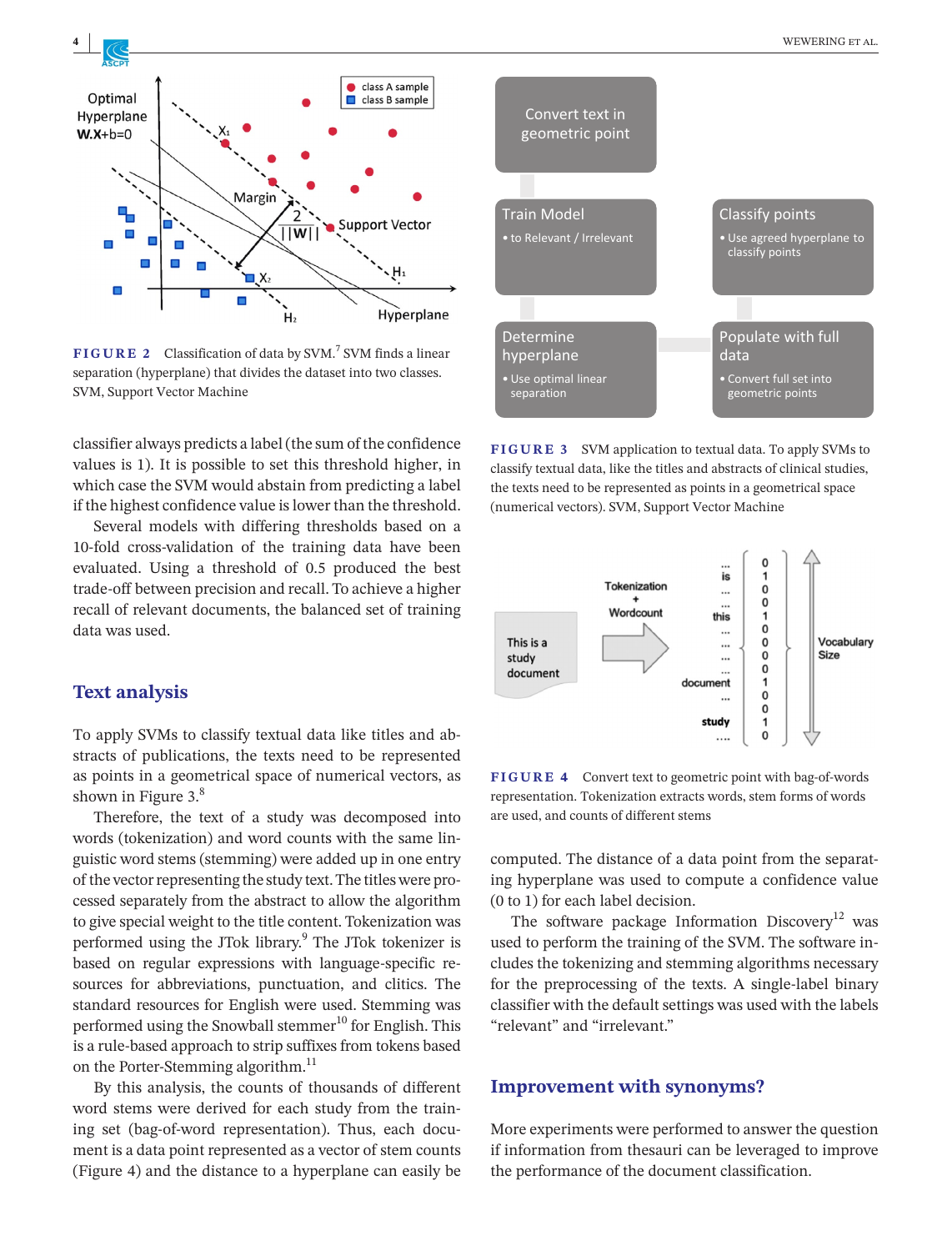For example, with original phrases in the studies like "… areas among pregnant women …" and "… Concerns over gestational effects …", does it help the algorithm to decide the relevancy if information is included about "pregnant" and "gestational" both refer to the same concept of pregnancy?

To find out, the SVM was trained with features expressing synonymity with concepts from two industry standard thesauri, MeSH and RxNorm, as well as some specialized thesauri curated by human experts in literature review for the purpose of pharmacovigilance.

## **RESULTS**

## **Balanced data set**

As stated in the Data set section, only 17% of the documents in the data set are marked relevant, whereas the remaining 83% are not. This leads to a bias in the SVM model to prefer classifying new documents as irrelevant. This is a known effect when working with imbalanced data sets and the SVM algorithm.<sup>13</sup>

To measure the effect of the imbalance of the original data set, two models were trained and classification performance was compared with the categorizations by the human reviewers using the separate test set described above. For the second model, the second set of training data were used, where relevant and irrelevant examples were balanced.

Table 3 shows the classification metrics of the two models on the test set. Although the overall performance is slightly higher for the imbalanced model (F1-score overall), the balanced model yields a significantly higher recall of relevant documents (recall relevant). However, the precision of the balanced model to recognize relevant documents is diminished (precision relevant; i.e., together with more relevant documents it also classifies more irrelevant documents as being relevant).

In addition to the assigned category, the confidence value of the SVMs was assessed to see if it is useful to improve on the reduced precision of the balanced training approach.

Figure S1 shows that it is possible to retrieve higher precision for the automatic classification of the relevant studies when requiring the confidence value to be above a given threshold (e.g., at least 90%; precision relevant). But with these thresholds at the same time the recall is reduced considerably (recall relevant). The harmonic mean of precision and recall is calculated by the F1-score and was found to stay almost the same for confidence thresholds between 60% and 80% (F1-score relevant). In conclusion, it is worthwhile to choose a threshold of 60% to achieve a high recall of 80% and maintain precision at 54%.

#### **Comparison of machine learning methods**

It was found that all methods had similar overall prediction quality on the data set (F1-scores between 0.85 and 0.88). DistilBERT and AlBERT had the highest portion of the documents predicted to be relevant that were also marked relevant by the human reviewers (precision of relevant class 0.72 for both). On the other hand, SVM identified the highest number of documents as relevant that were also marked relevant by the human reviewers (recall of relevant class 0.84). Computation time was the fastest with SVM (10 min for training, 1 min for prediction), whereas the other methods were considerably slower (50– 300 min for training and 2–15 min for prediction).

#### **Improvement with synonyms?**

More experiments were performed to answer the question if information from thesauri can be leveraged to improve the performance of the document classification.

Table S1 shows the results from the experiments performed with synonym information from thesauri being available to the ML during training and prediction. It is observed that the synonyms do not add to the accuracy of the automatic classification on top of the word stems in the training data. This can be explained due to the many training examples covering already a variety of synonyms. The improvement in performance is minimal, at best, and does not justify the use of the thesauri information.

**TABLE 3** Effect of relevant documents being the minority: Recall of relevant documents was improved by removing examples of documents marked irrelevant from the training data; however, this affects the precision of the model

| <b>Test set</b> | F <sub>1</sub> -score<br>overall | F <sub>1</sub> -score<br>relevant | <b>Precision</b><br>relevant | Recall<br>relevant | <b>F1-score</b><br>irrelevant | <b>Precision</b><br>irrelevant | Recall<br>irrelevant |
|-----------------|----------------------------------|-----------------------------------|------------------------------|--------------------|-------------------------------|--------------------------------|----------------------|
| All data        | 0.8885                           | 0.6317                            | 0.7295                       | 0.5571             | 0.9343                        | 0.9125                         | 0.9572               |
| Balanced data   | 0.8279                           | 0.6263                            | 0.4993                       | 0.8401             | 0.8882                        | 0.9614                         | 0.8254               |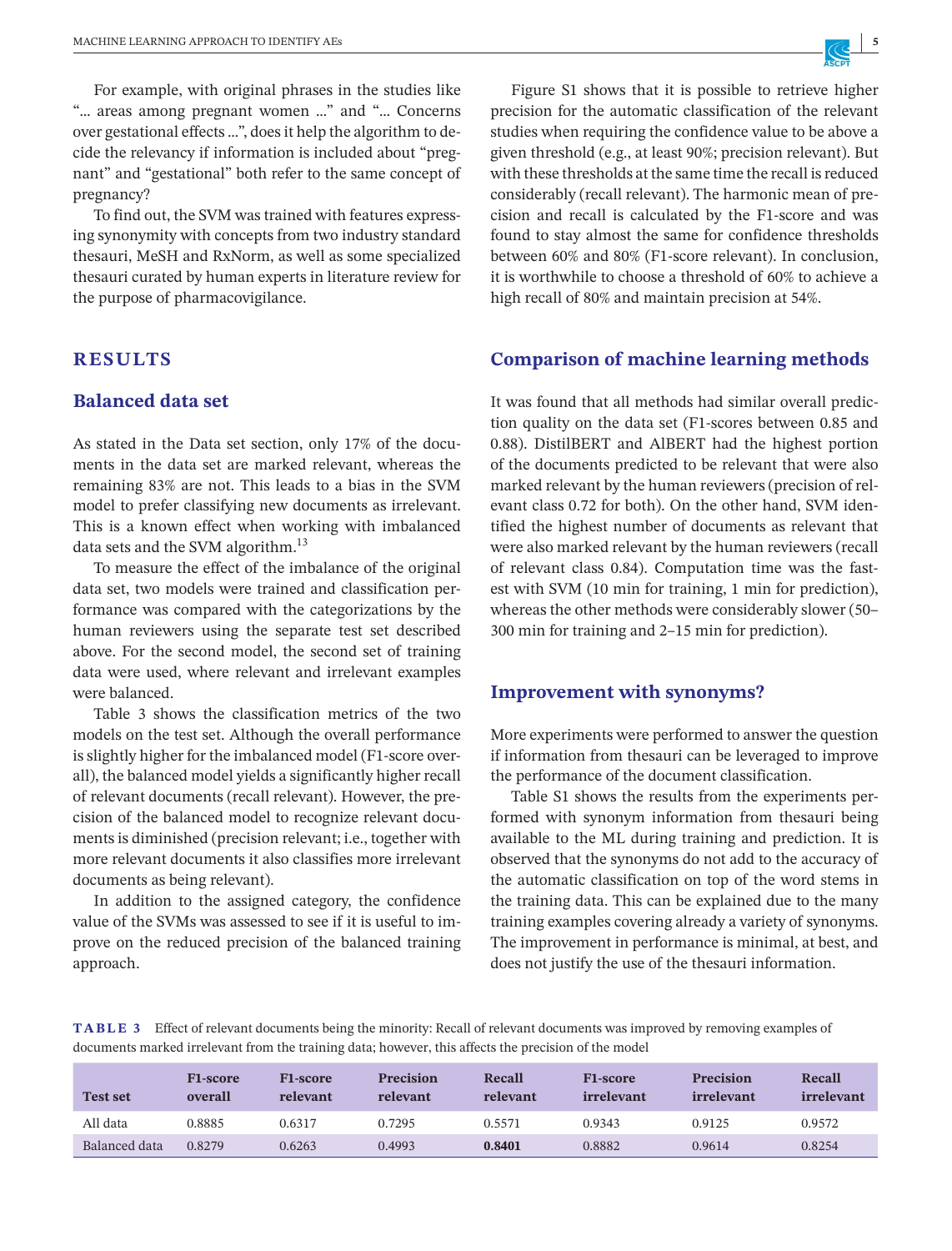

## **DISCUSSION**

For the described use-case, the goal was to use an algorithm to identify scientific literature articles in terms of the required Post-Launch Marketing Surveillance activities. The process requires to classify all documents in two "buckets"—relevant and irrelevant articles regarding the drug safety monitoring process. The primary goal was to detect all relevant literature articles (i.e., articles which report AEs to marketed products). Those documents need to be further analyzed in the pharmacovigilance process, because the most important aspect is to not miss any drug safety relevant documents in this process. With the method described here, it is possible to detect 84% of all relevant articles (see Table 3: Recall relevant  $= 0.84$ ) if a balanced training set for the algorithm is used. Balancing the training set to contain equal numbers of relevant and irrelevant examples prevents the learning algorithm favoring the majority class of being irrelevant. It would allow to classify more irrelevant documents correctly than relevant ones incorrectly, resulting in a bias toward classifying as irrelevant wrongly. Our conclusion is that the use of thesaurus information is not worth the extra effort to include it to the ML model in our use case.

Balancing the training data achieves a high recall on unseen data; however, in terms of drug safety identifying all articles is a must and 100% correctness is needed. Therefore, until now, it is not possible to replace the intellectual screening efforts completely with an ML algorithm. But this automated classification will be very helpful in the screening process by doing a preselection of the documents. Intellectual screening processes can be focused on the irrelevant documents to identify those documents which are false negatives. This will support the screening process greatly in a timely manner.

The ML approach will be integrated into the daily work; therefore, the tool will be integrated into the information technology landscape by connecting it to our literature review system. As a first step, the ML tool will classify the documents automatically before the intellectual screening is started. Relevant documents with a high probability to be classified correctly (those with a high confidence value) will be further processed directly. The focus will be on documents with a low confidence value, for which the classification might be wrong. Here, the manual review will bring clarity. In total, focusing on documents with a low confidence score which need to be checked manually will save time in the review process. Besides, highly relevant documents are identified directly and can be analyzed further in terms of patient safety (e.g., reports to Heath Authorities, internal statistics, and possible

adjustments in package leaflet). In addition, documents classified as irrelevant with a low confidence value need to be checked as well so that no relevant documents are missed. Furthermore, a combination of the automated process with the intellectual review will enhance the precision and will reduce mistakes in the process to reach nearly the 100% correctness.

In summary, the trained algorithm is a successful tool to support the intellectual screening process in terms of drug safety. It makes the process faster and less timeconsuming and, most importantly, has an impact on patient safety, because the combination of ML and the manual screening enhances the precision not to miss important new safety information.

## **LIMITATIONS**

The quality checks of the wrongly classified articles revealed one major issue when the ML is not classifying correctly. A major difference is that for the training of the algorithm only bibliographic data (title, abstract, and keywords; Table 2) can be used. The full texts are not available, due to license rights and availability on *EMBASE. COM*. For the intellectual review, the whole articles are, in some cases, ordered if more safety information is expected in the full text and if the decision on relevance cannot be made from title and abstract. This additional information is not available for the algorithm and those are the most cases and the major reason that the automatically classification is wrong. But on the other hand, it reveals how well the algorithm performs if enough textual information is available.

The quality of an SVM depends on the quality of the data on which it is trained. Although it can handle some noise in the data quite well, it will perform poorly if the human assessments in the training data are widely inconsistent. Additionally, an SVM needs labeled historical data to be able to train a model in the first place. Generally, for a binary classification problem, a few thousand records are sufficient.

#### **ACKNOWLEDGEMENTS**

The authors thank Guido Riewe for his intellectual input and critical review of the machine learning approach, and Dr. Peter Klügl and Louay Abdelgawad for their advice and support with the implementation and evaluation of the machine learning.

#### **CONFLICT OF INTEREST**

Sonja Wewering, Claudia Pietsch, and Anna-Theresa Lulf-Averhoff are employees of Bayer AG. All other authors declared no competing interests for this work.